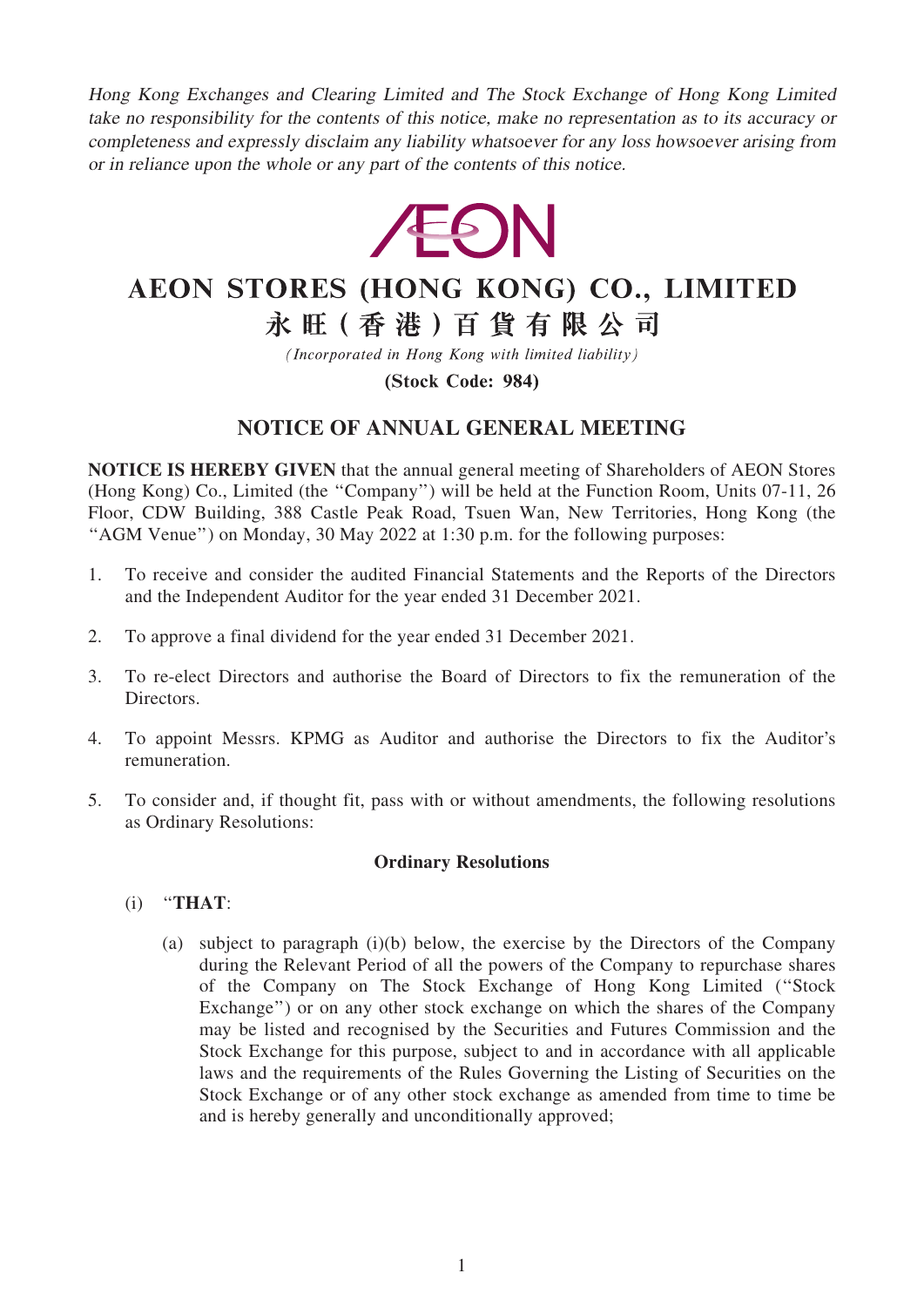- (b) the aggregate number of shares to be repurchased pursuant to the approval in paragraph (i)(a) above shall not exceed 10% of the total number of shares of the Company in issue as at the date of passing this resolution and the said approval shall be limited accordingly; and
- (c) for the purposes of this resolution:

''Relevant Period'' means the period from the passing of this resolution until whichever is the earlier of:

- (1) the conclusion of the next annual general meeting of the Company;
- (2) the expiration of the period within which the next annual general meeting of the Company is required by law or the articles of association of the Company to be held; and
- (3) the date on which the authority set out in this resolution is revoked or varied by an ordinary resolution of the shareholders in general meeting.''

### (ii) ''THAT:

- (a) a general mandate be and is hereby unconditionally given to the Directors of the Company to exercise during the Relevant Period all the powers of the Company to allot, issue and deal with additional shares of the Company, to allot, issue or grant securities of the Company, including bonds, debentures and notes convertible into shares of the Company and to make or grant offers or agreements which would or might require the exercise of such powers either during or after the Relevant Period, provided that these powers of the Directors and this general mandate are in respect of and in addition to any shares which may be issued on the exercise of the subscription rights under the Company's securities or pursuant to any scrip dividend scheme or pursuant to a rights issue or pursuant to any rights of conversion under any existing convertible bonds, debentures or notes of the Company, and provided further that these powers of the Directors and this general mandate shall be subject to the restrictions that the aggregate number of shares allotted or agreed to be allotted or issued pursuant thereto, whether by way of conversion or otherwise, shall not exceed 20% of the total number of shares of the Company in issue as at the date of passing this resolution; and
- (b) for the purposes of this resolution:

''Relevant Period'' means the period from the passing of this resolution until whichever is the earlier of:

(1) the conclusion of the next annual general meeting of the Company;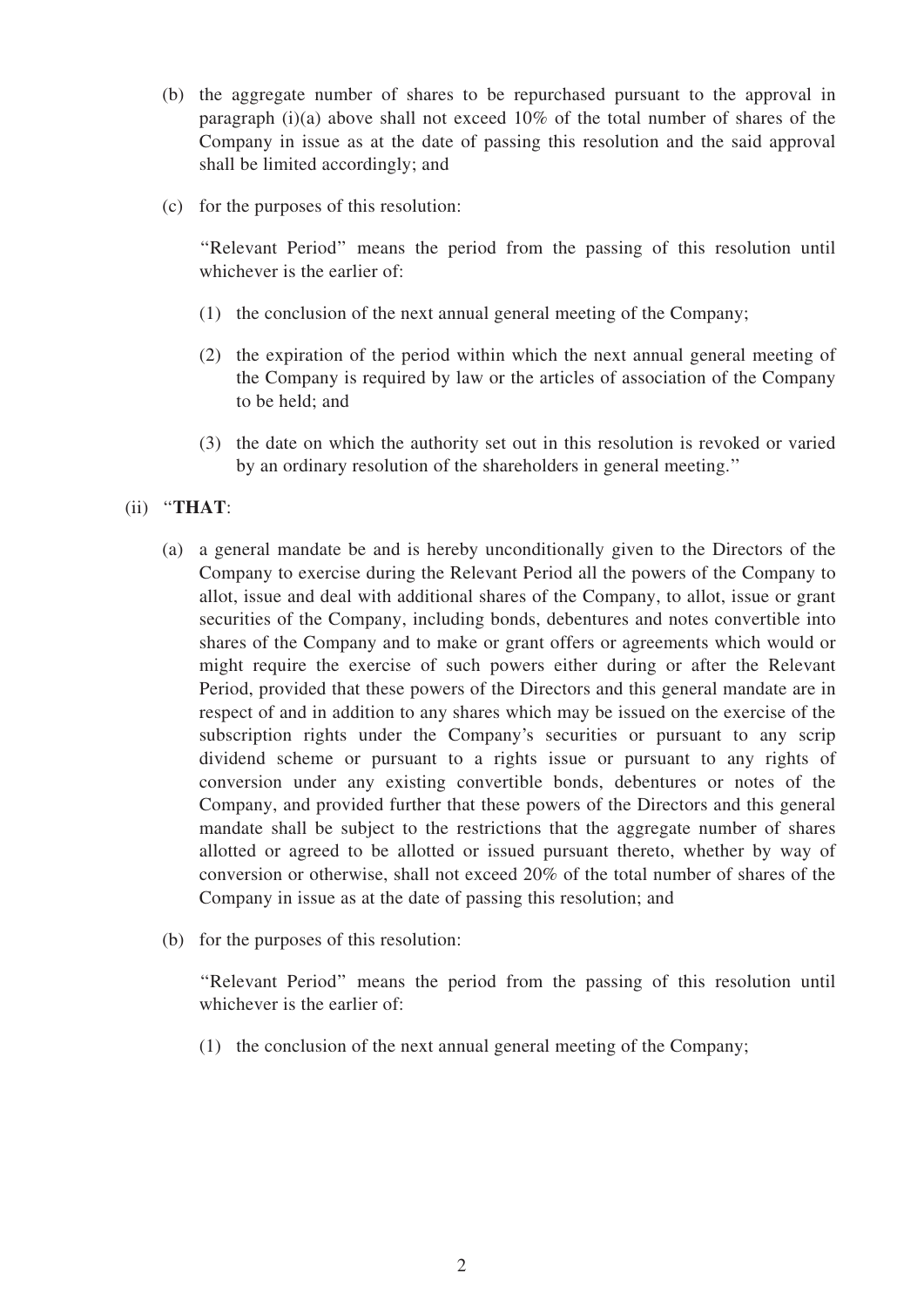- (2) the expiration of the period within which the next annual general meeting of the Company is required by law or the articles of association of the Company to be held; and
- (3) the date on which the authority set out in this resolution is revoked or varied by an ordinary resolution of the shareholders in general meeting.''
- (iii) ''THAT, conditional upon the resolutions (i) and (ii) above being passed, the aggregate number of shares which are bought back by the Company under the authority granted pursuant to resolution (i) above (up to a maximum of 10% of the total number of shares of the Company in issue as at the date of this resolution) shall be added to the aggregate number of shares that may be allotted or agreed conditionally or unconditionally to be allotted by the Directors of the Company pursuant to resolution (ii) above.''
- 6. To consider and, if thought fit, pass with or without amendments, the following resolution as Special Resolution:

## Special Resolution

''THAT, the Company's new articles of association, a copy of which has been produced to the meeting marked ''A'' and initialled by the Chairman for the purpose of identification, be and are hereby approved and adopted as the articles of association of the Company in substitution for and to the exclusion of the articles of association of the Company in force immediately before the passing of this Special Resolution and THAT any Director or the Secretary of the Company be and is hereby authorised to do all things necessary to implement, effect and record the adoption of the Company's new articles of association.''

> By Order of the Board AEON Stores (Hong Kong) Co., Limited Chan Kwong Leung, Eric Company Secretary

Hong Kong, 26 April 2022

Registered Office: G-4 Floor Kornhill Plaza (South) 2 Kornhill Road Hong Kong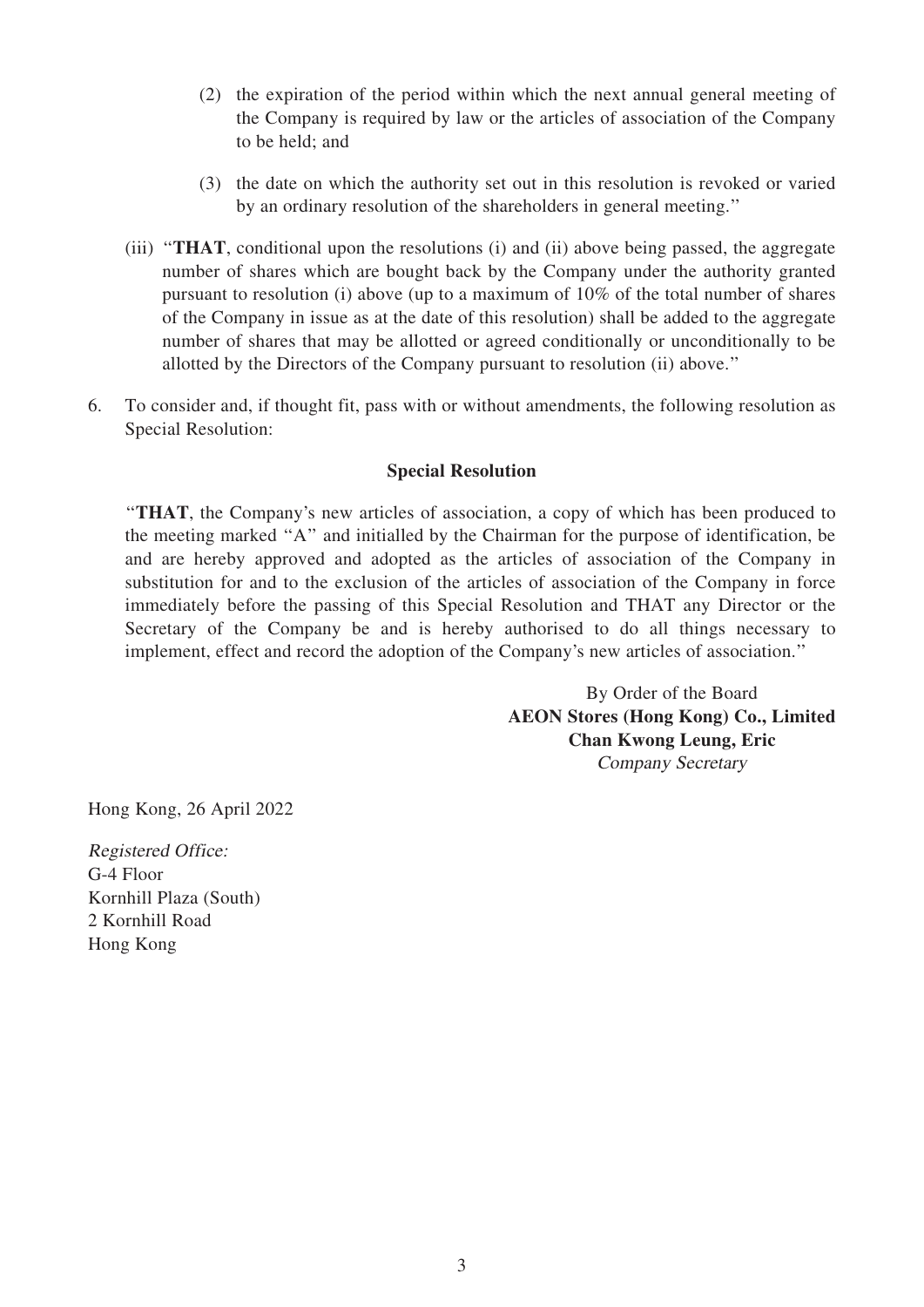#### Notes:

- (1) A member entitled to attend and vote at the annual general meeting convened by the above notice is entitled to appoint more than one proxy to attend and vote in his/her stead. A proxy need not be a member of the Company.
- (2) In order to be valid, form(s) of proxy, together with the power of attorney or other authority (if any) under which it is signed or a notarially certified copy of that power of attorney or authority, must be deposited at the office of the Company's share registrar, Tricor Secretaries Limited, at Level 54, Hopewell Centre, 183 Queen's Road East, Hong Kong, not less than 48 hours before the time fixed for holding the annual general meeting or any adjournment thereof.
- (3) The Register of Members of the Company will be closed from Wednesday, 25 May 2022 to Monday, 30 May 2022 (both days inclusive), for the purpose of determining Shareholders' entitlement to attend and vote at the annual general meeting, during which period no transfer of Shares will be registered. In order to qualify for attending and voting at the annual general meeting, Shareholders should ensure that all transfer documents, accompanied by the relevant share certificates, are lodged with the Company's share registrar, Tricor Secretaries Limited, at Level 54, Hopewell Centre, 183 Queen's Road East, Hong Kong for registration by no later than 4:30 p.m. on Tuesday, 24 May 2022.

The Register of Members of the Company will be closed from Thursday, 9 June 2022 to Friday, 10 June 2022 (both days inclusive), for the purpose of ascertaining Shareholders' entitlement to the proposed final dividend, during which period no transfer of Shares will be registered. In order to qualify for the proposed final dividend to be approved at the annual general meeting, Shareholders should ensure that all transfer documents, accompanied by the relevant share certificates, are lodged with the Company's share registrar, Tricor Secretaries Limited, at Level 54, Hopewell Centre, 183 Queen's Road East, Hong Kong for registration by no later than 4:30 p.m. on Wednesday, 8 June 2022.

- (4) Further information relating to the Directors proposed to be re-elected at the annual general meeting will be provided in a circular of the Company to be sent to all Shareholders together with the Annual Report for the year ended 31 December 2021.
- (5) If approved, the proposed final dividend will be payable on or before 28 June 2022.
- (6) If Typhoon Signal No. 8 or above is hoisted or remains hoisted at 11:30 a.m. on the date of the annual general meeting, the annual general meeting will be postponed. The Company will post an announcement on the Company's website at www.aeonstores.com.hk and the Stock Exchange's website at www.hkexnews.hk to notify shareholders of the Company of the date, time and place of the rescheduled annual general meeting.

The annual general meeting will be held on 30 May 2022 as scheduled when an Amber or a Red Rainstorm Warning Signal or a Black Rainstorm Warning Signal is in force in Hong Kong at any time on that day. Shareholders should decide on their own whether they would attend the annual general meeting under bad weather conditions bearing in mind their own situations.